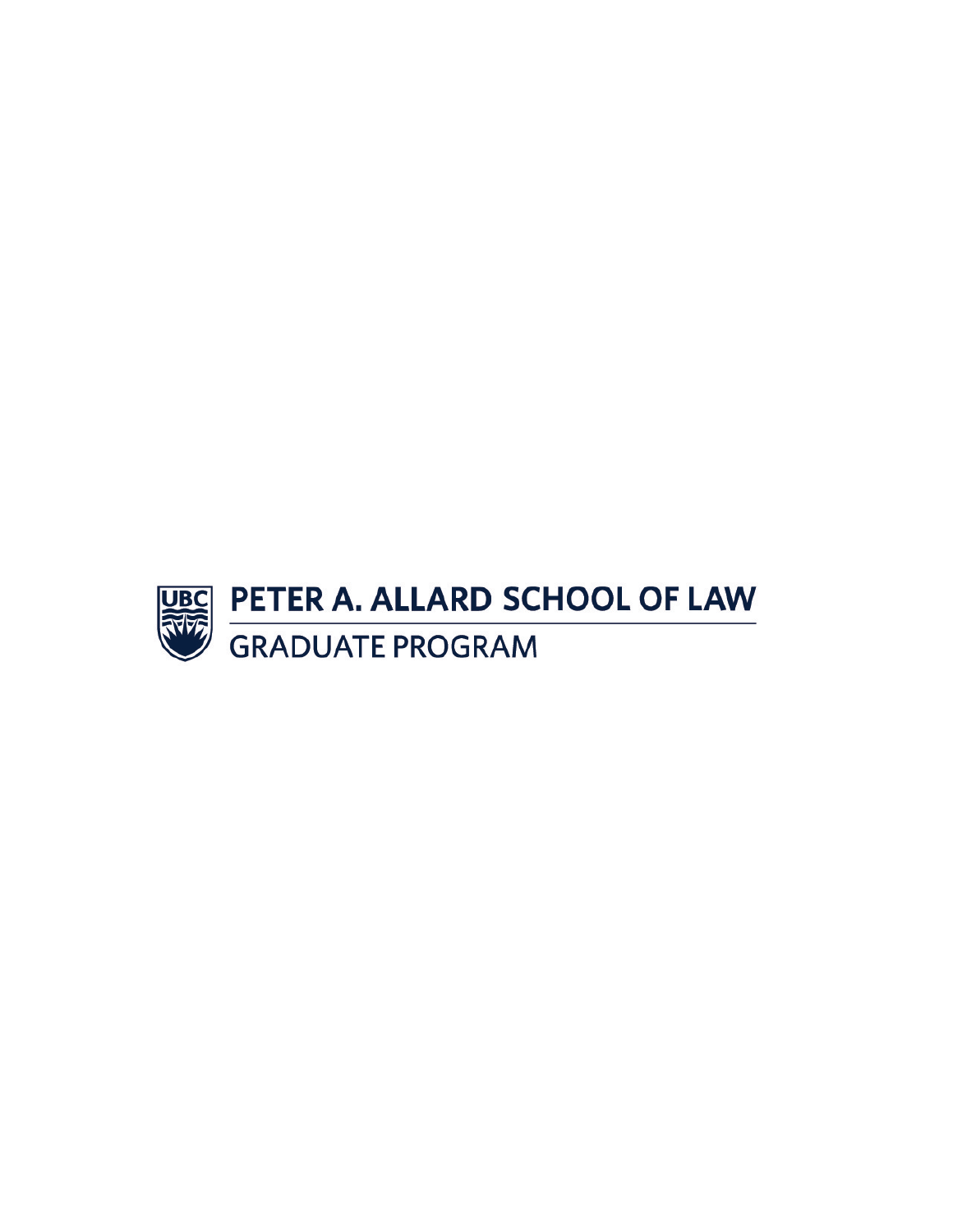# **THE MASTERS DEGREE (LLM) – Thesis Based**

The LL.M. degree prepares graduates for opportunities in law teaching, legal research, policy development, public and governmental service, and the practice of law. The program attracts a large number of candidates with overseas common and civil law training, as well as those with LL.B. or J.D. degrees from Canada and the United States. It does not qualify a holder for entry to the Bar of British Columbia or any other certification for practice.

The program is of one year's duration, and combines course work with the preparation of a thesis of acceptable quality. Students are required to complete successfully 36 credits of work, of which 20 credits are allocated to the thesis, 8 to 9 credits to course work (usually comprising four one-term courses, seminars or directed research projects), 4 credits to the required Master's core seminar and 3 or 4 credits to Law 524D.001 (Methodologies in Law and Policy)

The information contained here is intended for guidance only; these guidelines are not an authoritative document. In the event of conflict with formal UBC policies, procedures, and regulations, the formal documents govern. Policies and procedures are revised regularly, and while every effort is made to keep these guidelines up-to-date, please refer to the various sources available through th[e Faculty of Graduate & Postdoctoral Studies,](http://www.grad.ubc.ca/) including Current [Students](http://www.grad.ubc.ca/current-students) and [Policies & Procedures.](http://www.grad.ubc.ca/faculty-staff/policies-procedures)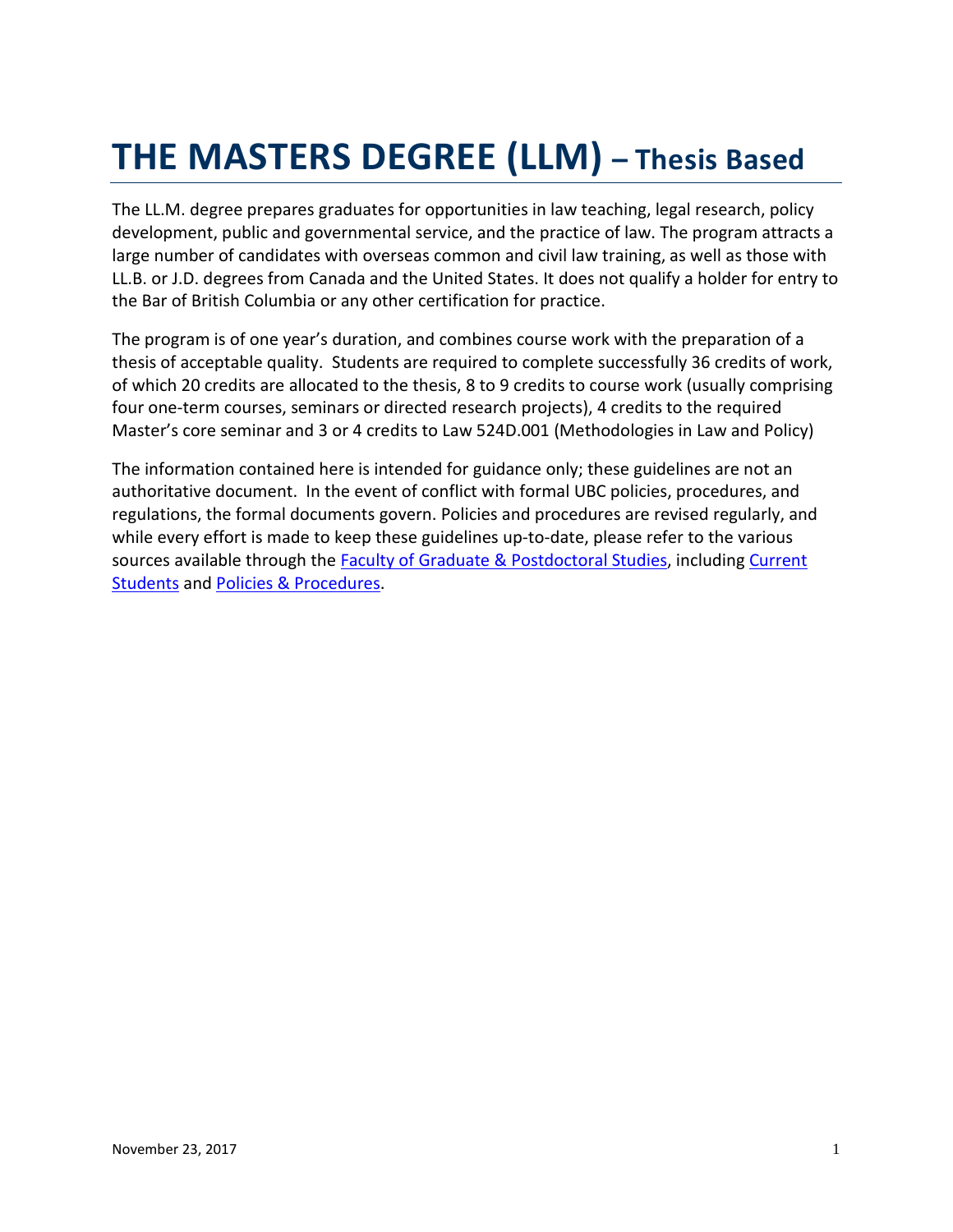# **A. Admission**

For information on admissions, please consult Admission section under Graduate Program [Admission](http://www.law.ubc.ca/admissions/graduate-program-admission/masters-llm-program) on the [Peter A. Allard School of Law](http://www.allard.ubc.ca/) website.

# **B. Faculty Supervisor and Second Reader**

All students are supervised through the stages of the LLM degree program by a faculty supervisor who is a full-time member of the Allard School of Law. The selection of a faculty supervisor begins in the admissions stage. No applicant will be admitted to the LLM program without a full-time faculty member agreeing to act as supervisor. Students will consult with their supervisors throughout the program of study.

A student's LLM thesis is graded by their faculty supervisor and a second reader. The second reader is chosen by the faculty supervisor in consultation with the student and is subject to the approval of the Graduate Committee. In most cases, the second reader will be a full-time member of the Allard School of Law, but second readers from outside the Faculty may be appointed with the permission of the Graduate Committee. The second reader is often only involved at the grading stage, but may become involved earlier and act as a committee member to provide the student with substantive guidance.

# **C. Curriculum**

In order to complete the LLM degree, students must complete a minimum of 36 credits of study.

## **Required Courses**

1. Law 500: Current Legal Problems (4 credits).

This seminar gives students the skills to access a wide range of legal theories meaningfully, and to make informed judgments about how, or whether, to apply these theories to their thesis, their writing, and their understanding in the future. By giving students an appreciation of the wide variety of legal tools available, this seminar aims to enable students to choose which theoretical tools ask and answer their chosen question in the clearest, most useful manner.

## Evaluation:

All assignments are graded. The percentage of each assignment is determined by the course instructor.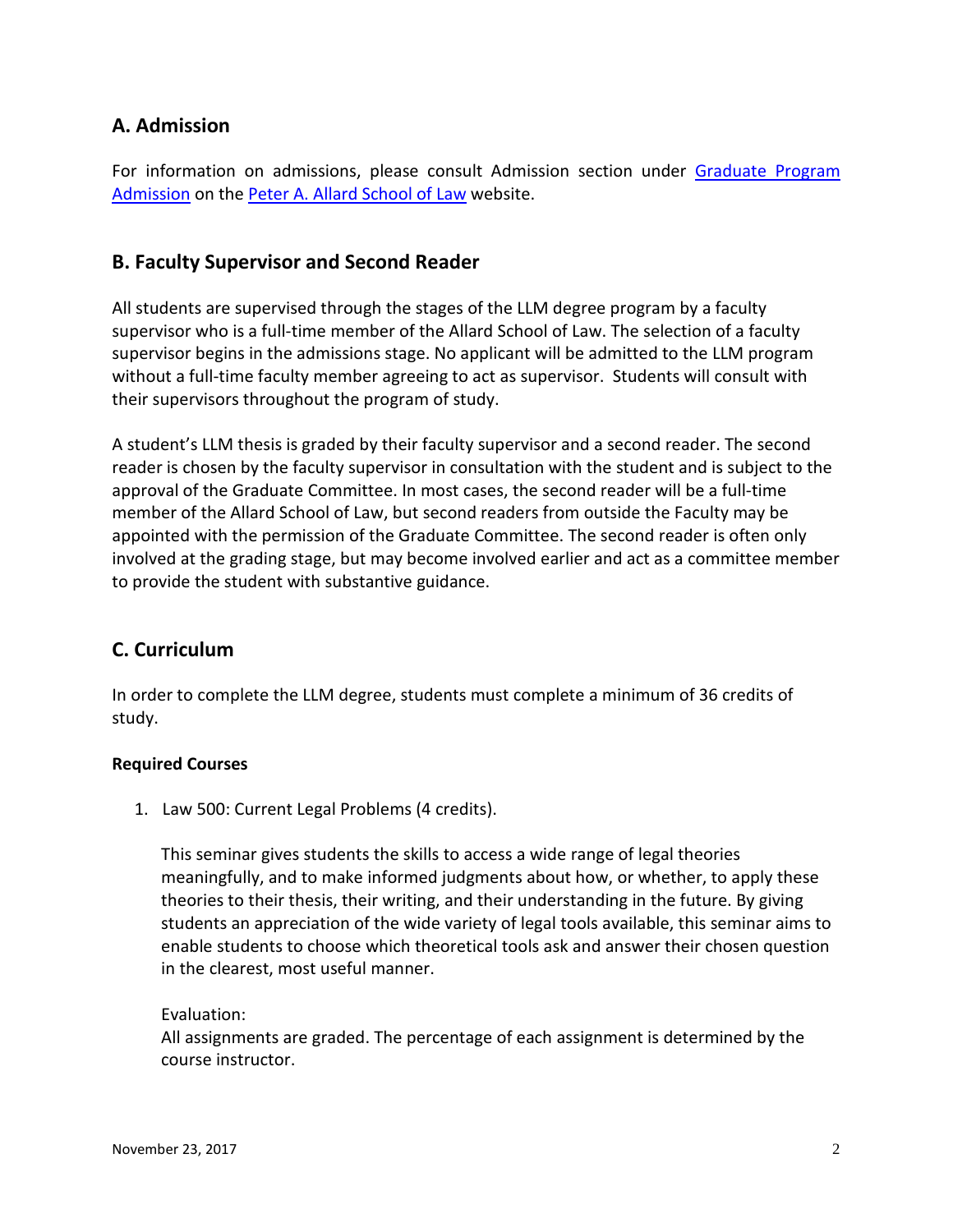2. Law 524D: Methodologies in Law and Policy (3 or 4 credits)

This seminar aims to develop students' capacity to select and defend an appropriate methodology for a research proposal that explores an aspect of law, policy or legal regulation. In particular, students will understand when it may be useful to go beyond traditional "library based" legal research, compare the strengths and limitations of a variety of methodologies, and learn how to identify appropriate methodologies based on the desired outcomes of the research project.

## Evaluation:

All assignments are graded. The percentage of each assignment is determined by the course instructor.

3. Elective coursework (8 to 9 credits)

Students are required to complete additional credits of course work from the [upper-year](http://www.law.ubc.ca/student-resources/graduate-student-resources/graduate-program-academic-services)  [JD or graduate course list,](http://www.law.ubc.ca/student-resources/graduate-student-resources/graduate-program-academic-services) or by enrolling in the directed research courses.

Courses operate either on a lecture basis or as seminars for smaller groups. The usual method of assessment in lecture courses is by single examination at the end of the course. Seminars are generally assessed by means of research papers.

Please note that as per the Faculty of Graduate and Postdoctoral Studies guidelines at: [https://www.grad.ubc.ca/current-students/managing-your-program/establishing-your](https://www.grad.ubc.ca/current-students/managing-your-program/establishing-your-program-study/masters-students)[program-study/masters-students:](https://www.grad.ubc.ca/current-students/managing-your-program/establishing-your-program-study/masters-students) *"A maximum of 6 credits at the undergraduate level in courses numbered 300 to 499 will be counted toward the requirements of a master's degree."*

## Directed Research:

Students may also enroll in directed research courses. All directed research courses require a supervising tenure track faculty member. Students should discuss the proposed topic of the directed research course in advance with the faculty member who will supervise the directed research project. Students should also consult with their thesis supervisors about directed research courses before applying to do one. Students in the LLM program are normally allowed to complete not more than 4 credits of the required 8-9 credits of course work as directed research. For additional instructions and to register for a directed research course, see the directed research course form [here.](http://www.allard.ubc.ca/sites/www.allard.ubc.ca/files/uploads/events/grad/directed_research.pdf)

## Courses outside of Allard Law:

A student may, with the permission of the Graduate Committee, select courses in other faculties of the University, but the major part of the program must be undertaken in the Allard School of Law. See the Course registration/change form (non-Law) on the [forms](http://www.law.ubc.ca/graduate-program-forms)  [page.](http://www.law.ubc.ca/graduate-program-forms)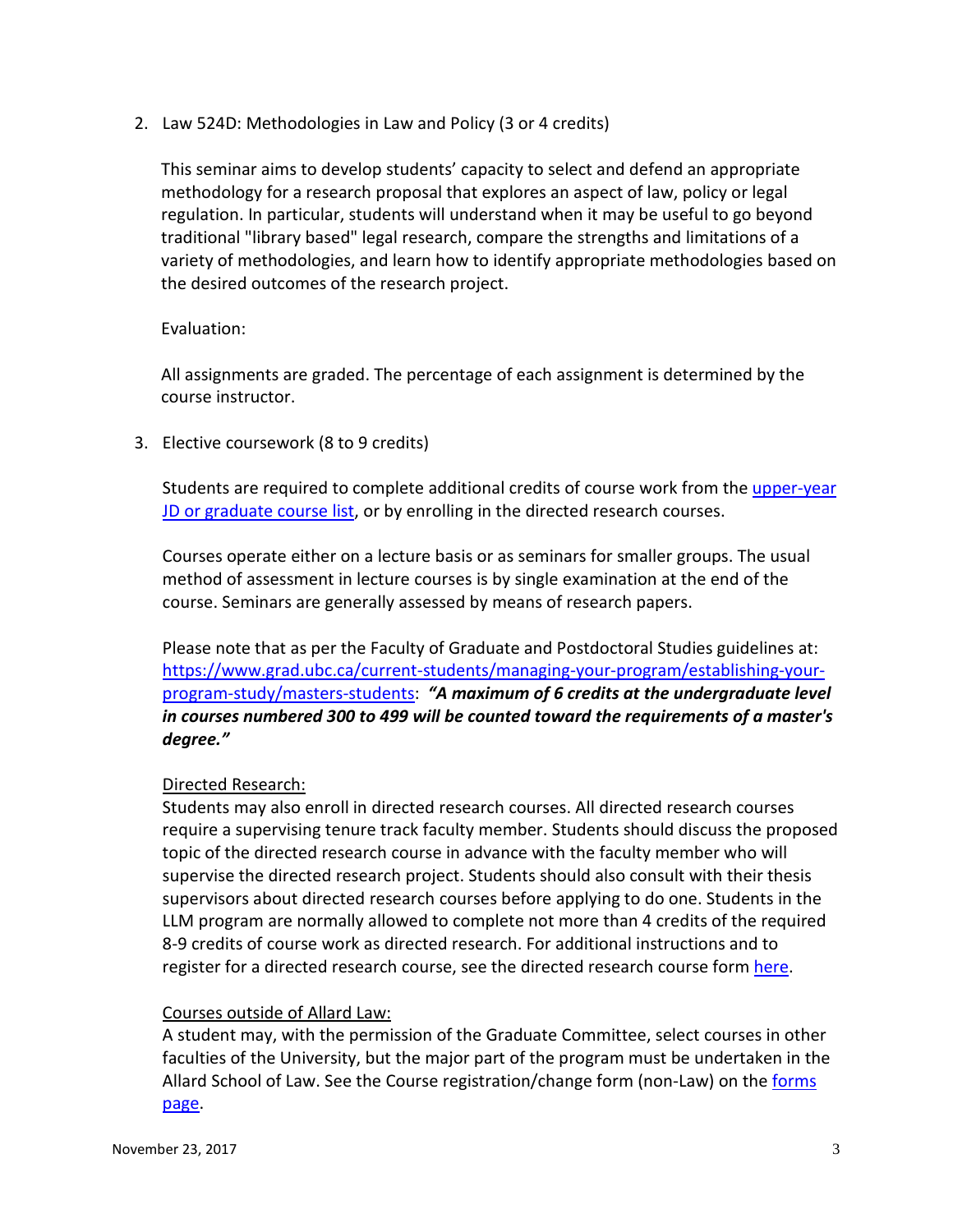Restricted Courses:

Students in the LLM program are **not permitted** to enroll in 200-level courses, moots, clinical programs, or the following graduate-level courses in the Allard School of Law: LAW 504.99A, LAW 505, LAW 508, LAW 509, LAW 515, LAW 525, LAW 528, LAW 555, LAW 610, and LAW 611.

4. LAW 549 – LLM Thesis (20 credits)

Students must complete a thesis of satisfactory quality, prepared under the direction of a member of the Allard School of Law, on a subject of the student's choice. The thesis must be a substantial piece of research, written in English, and of publishable quality. The thesis should normally be completed within the period of residence. See the LLM thesis grading guidelines below for further guidance on the expectations for an LLM thesis.

An oral examination may be required, at the discretion of the Allard School of Law.

# **D. Coursework Grading Standards**

For master's students registered in the Faculty of Graduate & Postdoctoral Studies, a standing of Fail (F) will be assigned to courses with grades that fall below 60%.

## **Grading Scale**

| Percentgage (%) | Letter Grade |
|-----------------|--------------|
| 90-100          | A+           |
| 85-89           | А            |
| 80-84           | А-           |
| 76-79           | B+           |
| 72-75           | R            |
| 68-71           | B-           |
| 64-67           | C+           |
| 60-63           | C            |
| 0-59            | F (Fail)     |
|                 |              |

A master's student may only count 6 credits of coursework with grades of 60-67% towards a master's program.

All grades above 90% must be reviewed and approved by the Graduate Committee.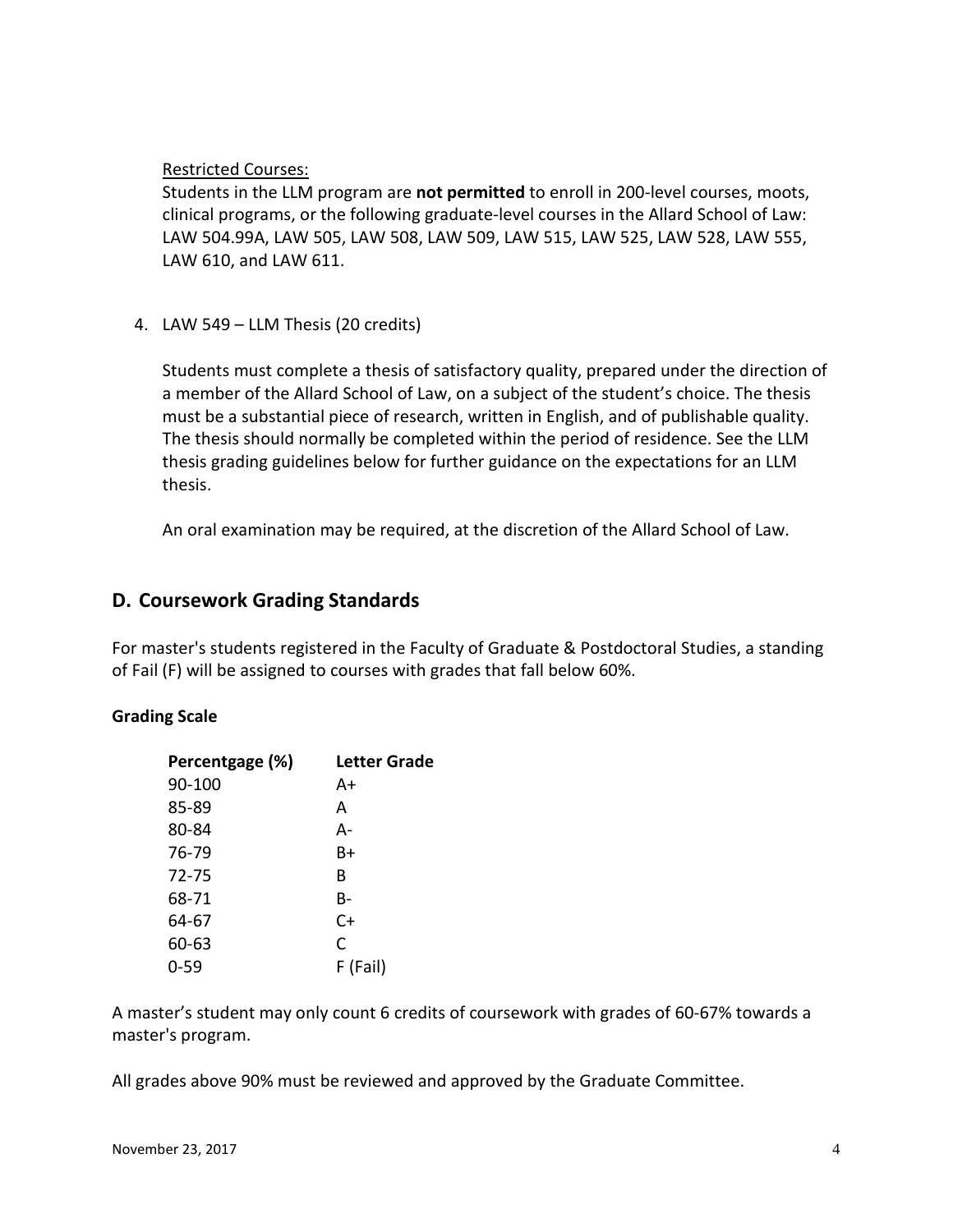## **Supplemental Exams and Repeating Courses**

A graduate student who fails a course may not take a supplemental exam. If a graduate student has to repeat a failed required course, then the student must obtain a minimum mark of 74%.

# **E. LLM Thesis Expectations**

All LLM theses must conform to the University requirements for formatting and presentation. The Faculty of Graduate & Postdoctoral Studies provides extensive information on [Thesis](https://www.grad.ubc.ca/current-students/dissertation-thesis-preparation)  [Preparation.](https://www.grad.ubc.ca/current-students/dissertation-thesis-preparation) Please consult this material well in advance of your proposed submission date. The approximate length of the thesis is 100 to 120 pages or 25,000 to 30,000 words not including the bibliography and footnotes.

The LLM thesis grading guidelines, set out below, provide an indication of the expectations for an LLM thesis.

## **LLM Theses Grading Guidelines**

#### **A+ (90-100)**

In order to obtain the highest possible grade, the thesis must be capable of being described in ways that show it is the best possible work that we could expect from our LL.M. students, better than most theses, and a significant contribution to the literature in the field. There should be no doubt that it is publishable as is, and indeed it should be possible to say that the supervisory committee would be delighted to have it published as an example of graduate work at the Allard School of Law. (Ideally, opportunities for publication will have been pointed out to the candidate).

The thesis must be outstanding with respect to all the qualities which we assess in a thesis. These are:

- (1) Outstanding research showing ability to find all relevant primary and secondary sources. Normally to be outstanding, research would also have to include exploration of identifiable forms of inquiry, including, for instance, one or more of the following types of approach: interdisciplinary, law reform, and comparative.
- (2) Outstanding organisation, including ability to synthesize diverse material in a clearly-explained conceptual/theoretical framework.
- (3) Outstanding analysis, which enables the reader to achieve a sophisticated understanding of the issues and relevant authorities, including an understanding of relevant debates in the field, and including an understanding of the writer's own contribution to the existing analyses of the issues. Such outstanding analysis would include clearly-developed linkages between the information obtained via the research carried out and any theoretical structure developed or identified as relevant.
- (4) Outstanding expository style, which does not mean the style of a person for whom English is a first language, but a style in which information is given and ideas are expressed in a way that assists understanding.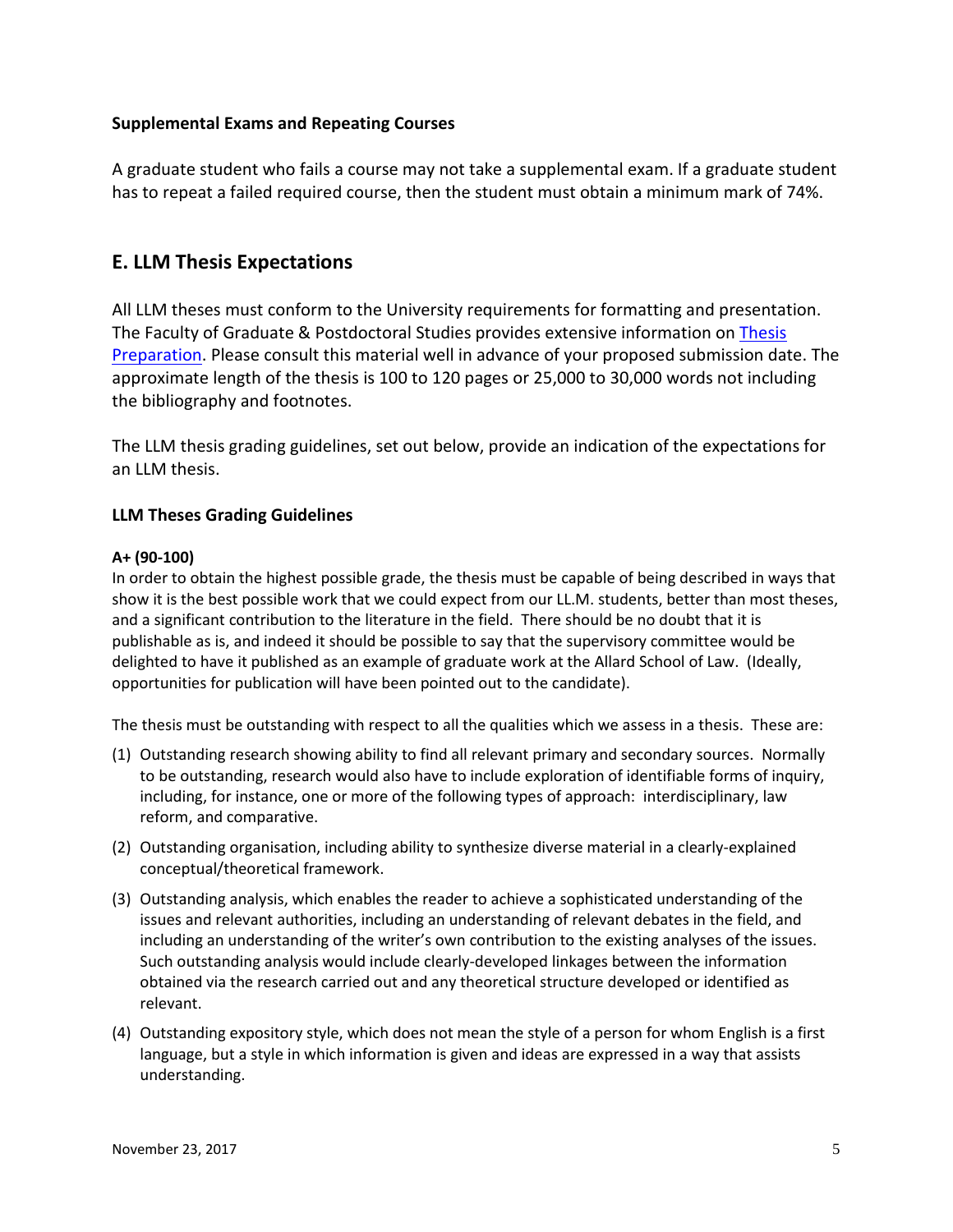#### **A (85-89)**

An A would typically be given where most but not all of the components of an A+ are present, and the thesis is still strong in all categories. Hence there could be outstanding organisation and analysis, but the research might simply be a thorough amalgamation of all relevant primary and secondary sources. Such a thesis should still be a contribution to the literature in the field, and should be publishable as it is.

#### **A - (80-84)**

An A- would be appropriate where most of the components of research, organisation, analysis and literary style are strong to outstanding, but it is possible to identify a small, though not a serious, weakness. For instance, with respect to research, there might be some relevant sources left unexplored, there might be some weakness in organisation but there is generally a clearly-followed plan, a relevant issue might be missed in the analysis, or the style, while generally clear, might contain some obscure passages. A serious, though unsuccessful, attempt might have been made to link the information obtained and any theoretical structure. The thesis should be publishable with a little work.

#### **B+ (76-79)**

At this level, the thesis could still be described as good, but a serious weakness can be identified to keep it out of the A range. For instance, the research might not be quite thorough, with an important aspect left unexplored, there might be a substantial element of disorganisation, there might be a significant gap in the analysis, such as failure to identify the relevant legal principles relating to an identified issue. The thesis might still be publishable, but with quite a bit of work, or parts of it could be published without more.

#### **B (72-75)**

Here the thesis could be described as satisfactory rather than good. It should more than meet minimum standards, but it is possible to identify several serious weaknesses, rather than simply one at the B+ level. Thus there might be incomplete research accompanied by moderate disorganisation. There might be a mixture of both outstanding and unsatisfactory qualities. For instance, the research might be outstanding, but the thesis largely descriptive with little or no analysis. The thesis might or might not contain any contribution to the literature. For instance, there might be some interesting new insights, which are not placed in the context of existing primary and secondary souces.

#### **B - (70-71)**

A B- thesis with a grade of 70 or 71 is barely satisfactory. Since LL.M. students must maintain an average of 70%, such a mark indicates that the work meets our minimum standards. There must have been at least an attempt at thorough research, even though significant sources are missing. There must be evidence of at least some attempt to plan an organised analysis and to follow the plan. While analysis might not be sustained throughout, there must be at least one section of the thesis that demonstrates ability to engage in basic doctrinal analysis. The thesis must be readable in clear English. It might be the case that there are serious weaknesses in the thesis which are balanced by occasional outstanding qualities, such as an interesting original insight, which is not fully developed.

#### **B - (68-69**)

A B- thesis with a grade of 68 or 69 shows uncertainty that the student should receive an LL.M. Since a 70% average is required, the student will fail unless there are compensatory marks in the course work component of the degree. This means that the thesis does not meet our minimum standards in itself, but is borderline.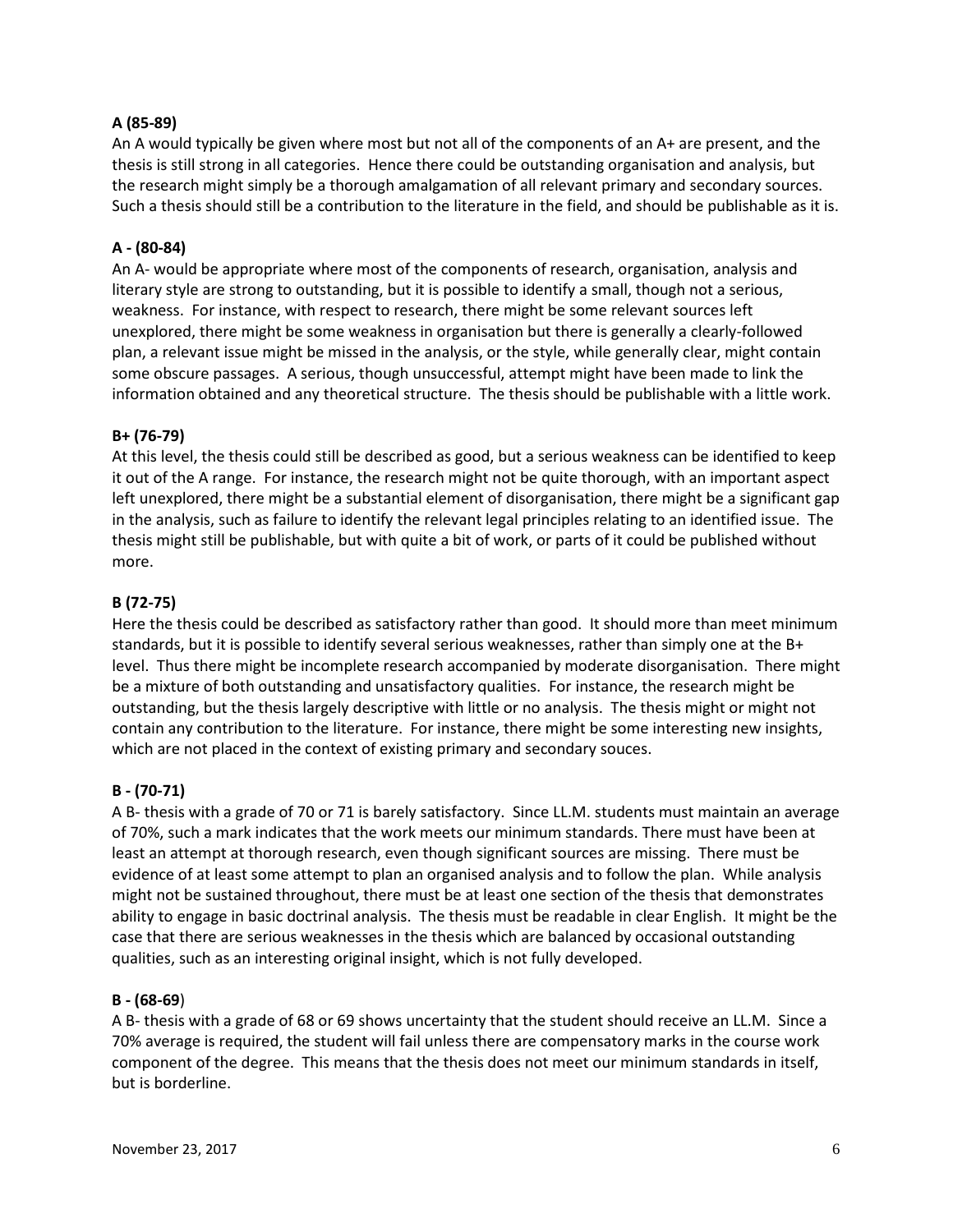## **C+ - F (0-67)**

Any grade in this range means that the student will not meet the requirements for the LL.M. and that the thesis is unsatisfactory. There are no redeeming features to put it in the B- range. That is, there has been no serious research effort, the thesis is incoherent, the analysis is poor, involving little or no attempt to identify issues, apply legal or other sources, or state any opinions, the literary style is weak, involving, for instance, persistent weaknesses in grammar or spelling.

# **F. Residency Requirement and Time Limits**

## **Residency Requirement**

Students must normally maintain full-time continuous residence at the University for one academic year.

## **Time Limits**

- Full-time: The duration of the program for full time students is a maximum of two (2) years.
- Part-time: The duration for part-time students is a maximum of five (5) years.

# **G. Academic Honesty and Standards**

Academic honesty is essential to the continued functioning of the University of British Columbia as an institution of higher learning and research. All UBC students are expected to behave as honest and responsible members of an academic community. Breach of those expectations or failure to follow the appropriate policies, principles, rules, and guidelines of the University with respect to academic honesty may result in disciplinary action.

It is the student's obligation to inform himself or herself of the applicable standards for academic honesty. Students must be aware that standards at the University of British Columbia may be different from those in secondary schools or at other institutions. If a student is in any doubt as to the standard of academic honesty in a particular course or assignment, then the student must consult with the instructor as soon as possible, and in no case should a student submit an assignment if the student is not clear on the relevant standard of academic honesty. (From the UBC Calendar[: Academic Honesty and Standards.](http://www.calendar.ubc.ca/vancouver/index.cfm?tree=3,286,0,0))

Plagiarism—representing the work of others as your own—is an academic offence that the Allard School of Law and the University take very seriously. Be scrupulous to avoid presenting the work of others as your own. If you have any doubts about what constitutes an academic offence, including plagiarism, please review the University regulations and talk with the instructor.

Please review the UBC Calendar for more on [Academic Misconduct and Discipline.](http://www.calendar.ubc.ca/vancouver/index.cfm?tree=3,54,111,0)